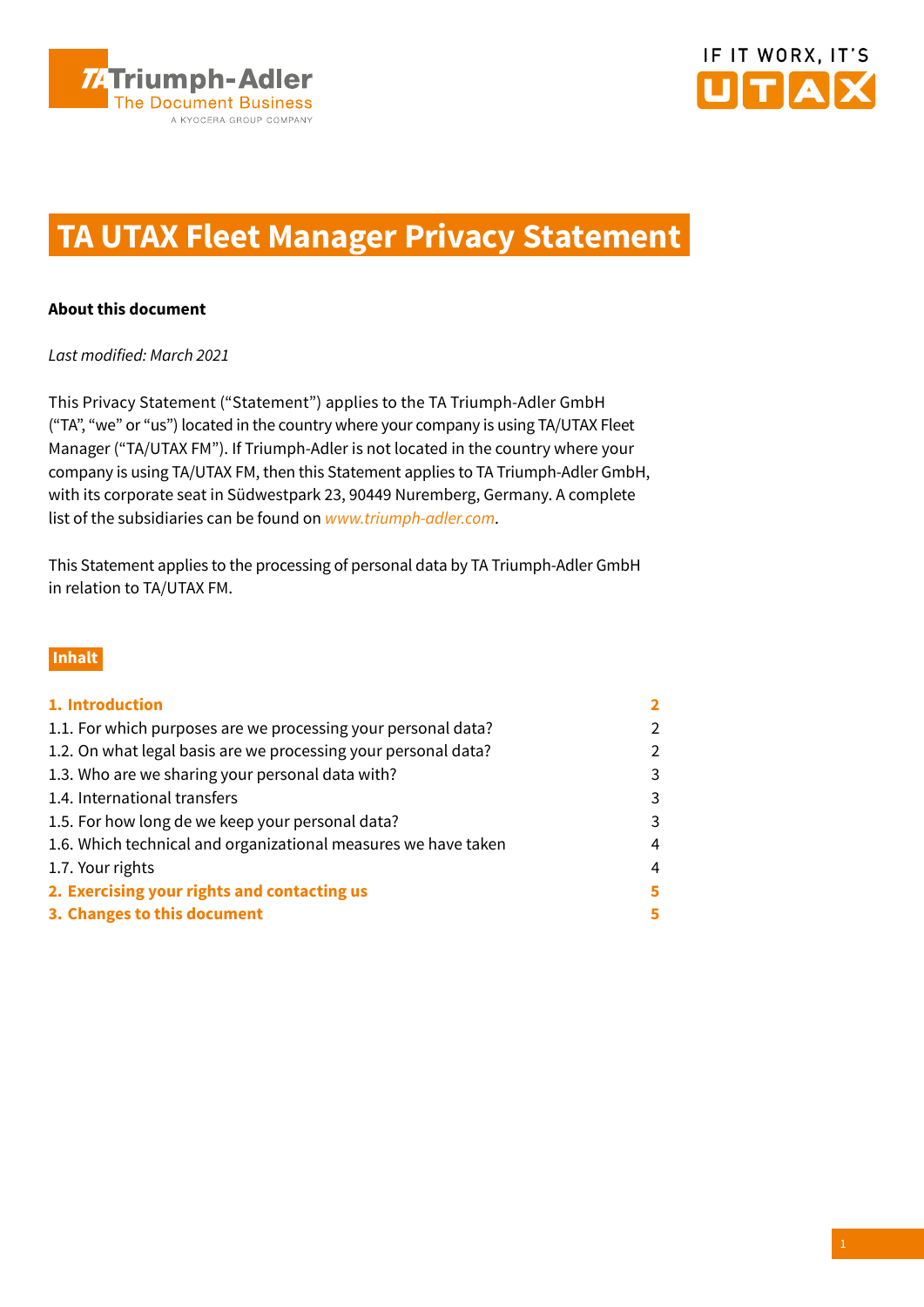## <span id="page-1-0"></span>**1. Introduction**

TA/UTAX FM is a powerful, web-based service to perform device management and remote maintenance on a company's print fleet. TA/UTAX FM enables companies and their service staff to view the device status quickly and easily identify and respond to issues and undertake key maintenance tasks all from any location.

In this Statement, we will explain in detail the following:

- 1. For which purposes we are processing your personal data
- 2. On what legal basis we are processing your personal data
- 3. With whom we share your personal data
- 4. To which countries we transfer your personal data
- 5. For how long we keep your personal data
- 6. Which technical and organizational measures we have taken
- 7. What your legal rights are concerning us processing your personal data
- 8. How you can contact us and other important information

# **1.1. For which purposes are we processing your personal data?**

In order to provide TA/UTAX FM services as agreed, TA processes your personal data to the purposes listed below. TA does process your personal data for marketing purposes.

- $\rightarrow$  Billing and supply management. TA processes contact information (e.g. name, email address) to organize the supply of products and services as agreed (e.g. the delivery of toner) and to invoice these services.
- $\rightarrow$  User account management. TA has obtained your name and email address either directly from you or indirectly from a TA customer (probably your employer) so that we can set-up and manage a user account for you.
- $\rightarrow$  Device management. Configuration and maintenance of the device, security settings, asset management, general administrative tasks (such as adding and removing devices).
- $\rightarrow$  Remote access. In individual cases and after the user's specific acceptance, log files with device and personal data are created and sent to the TA/ UTAX FM server and used for the purpose of remote maintenance of that particular device. In case a TA service engineer may have access to the device address book during a remote maintenance session, no information shall be stored from the address book.
- $\rightarrow$  Ouality improvement. Device data, including IP-address and serial number of the device, are used for improving the quality and reliability of the device and consumables as well as system and network scalability. TA anonymizes personal data before conducting the data analysis.

# **1.2. On what legal basis are we processing your personal data?**

TA only processes personal data in accordance with the principles provided by the Regulation (EU) 2016/679 General Data Protection Regulation.

Regarding purpose (A) TA has a legitimate interest according to Article 6(1)(f) GDPR to have a specific contact person so that TA can deliver the agreed services to its customers – most likely your employer.

For purposes  $(B) - (D)$  we are acting as a data processor and TA's customer – as data controller – is responsible to demonstrate the legal basis for these processing purposes.

Regarding purpose (E), the data processing is within TA's legitimate interests according to Article 6(1)(f) GDPR for TA to assess and improve the reliability, quality and performance of the system and customers' devices.

We have made a careful assessment of your fundamental rights and freedoms and our legitimate business interests and are continuously monitoring the balance. Should you however wish to object to the processing of your personal data please see the section 'Your rights' below.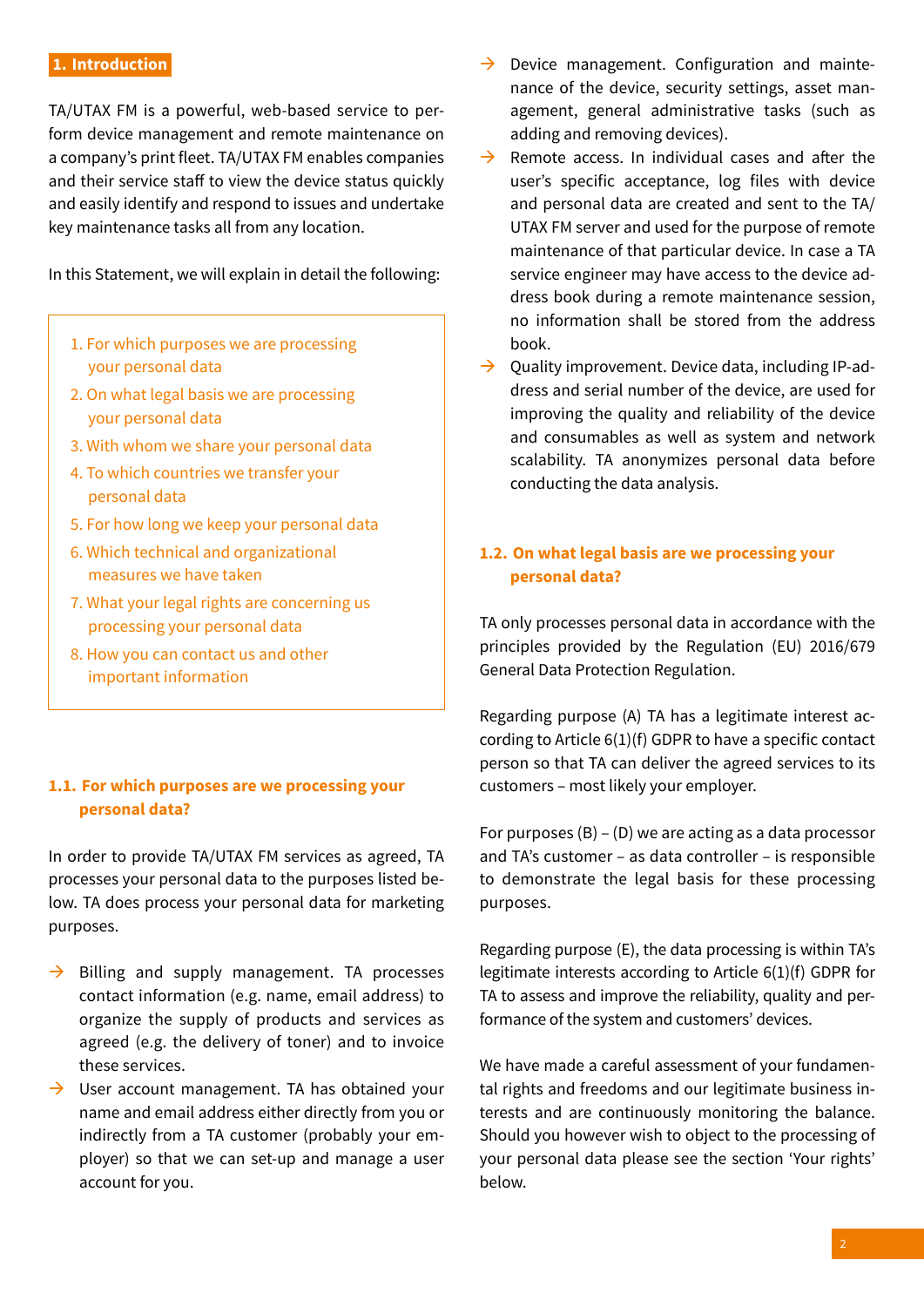## <span id="page-2-0"></span>**1.3. Who are we sharing your personal data with?**

In order to provide TA/UTAX FM services as agreed, TA uses third party service providers which may access your personal data. Below you find a list of 3rd parties with which and for what purposes TA shares your personal data. Your personal information shall only be shared with:

- $\rightarrow$  KYOCERA Document Solutions Europe B.V. (Netherlands) for the purpose of user account management and quality improvement;
- $\rightarrow$  KYOCERA Document Solutions Inc. (Japan) for the purpose of quality improvement and managing the hosting of the TA/UTAX FM platform and data;
- $\rightarrow$  The external TA/UTAX FM hosting provider in the Netherlands (Microsoft Azure region West-Europe);
- $\rightarrow$  External service providers for the provision of agreed TA/UTAX FM services and the purpose of quality improvement of TA products and services. A list of appointed service providers is available at [https://www.triumph-adler.com/imprint/data-pro](https://www.triumph-adler.com/imprint/data-protection/privacy-statement)[tection/privacy-statement](https://www.triumph-adler.com/imprint/data-protection/privacy-statement)
- $\rightarrow$  To the extent we are required by law, regulation or court order to disclose your personal data, we may have to share your personal data in compliance with that law, regulation, or court order.

## **1.4. International transfers**

Where we transfer (see above to whom we are sharing your personal data with) your personal data to a service provider which is based in a country that does not provide an adequate level of protection by domestic law according to the European Commission, we have ensured this adequate level of protection by agreeing on additional appropriate safeguards with that group company or third party through the conclusion of Standard Contractual Clauses as adopted by the European Commission. A list of countries that have ensured an adequate level of protection according to the European Commission can be found here. You may request a copy of the Standard Contractual Clauses by sending us an email.

Alternatively, we may ask you for your explicit consent to the proposed transfer.

#### **1.5. For how long de we keep your personal data?**

Where possible, we have set specific retention periods for keeping your personal data. These specific retention periods are stated below, or we shall communicate these to you at or before we start processing your personal data.

Where it is not possible for us to use set retention periods, we have stated below the criteria that we use to determine the retention periods.

#### **Specific retention periods**

- $\rightarrow$  Billing and supply management: Any (personal) information related to this purpose, e.g. invoices, shall be kept for a period of 6 years (business information) or 10 years (accounting information).
- $\rightarrow$  User account management: We shall keep your personal information related to your user account as long as you have an active user account with us. Inactive user accounts shall be erased after one year of last use. There is no obligation for you from our side to have your account set-up; if you don't log in for the first time within 30 days of creation of the account, we shall erase it. You may always request us to delete your user account. In that instance, we shall erase your user account within 30 days after your request. Your personal data may be 4 stored after the deletion of your account in our back-up systems and will automatically be deleted after 35 days.
- $\rightarrow$  Device management and remote access: We will delete TA/UTAX FM logs and the usage history including audit and email logs after 70 days of their creation.
- $\rightarrow$  Quality improvement: Device data, including IP-addresses and serial number, are deleted once the device is removed from TA/UTAX FM.

#### **Criteria for determining retention periods**

In any other circumstances, we use the following criteria to determine the applicable retention period:

- $\rightarrow$  The assessment of your fundamental rights and freedoms;
- $\rightarrow$  The purpose(s) of processing your personal data. We shall not keep your personal data longer than is necessary for the purpose(s) we collected it for.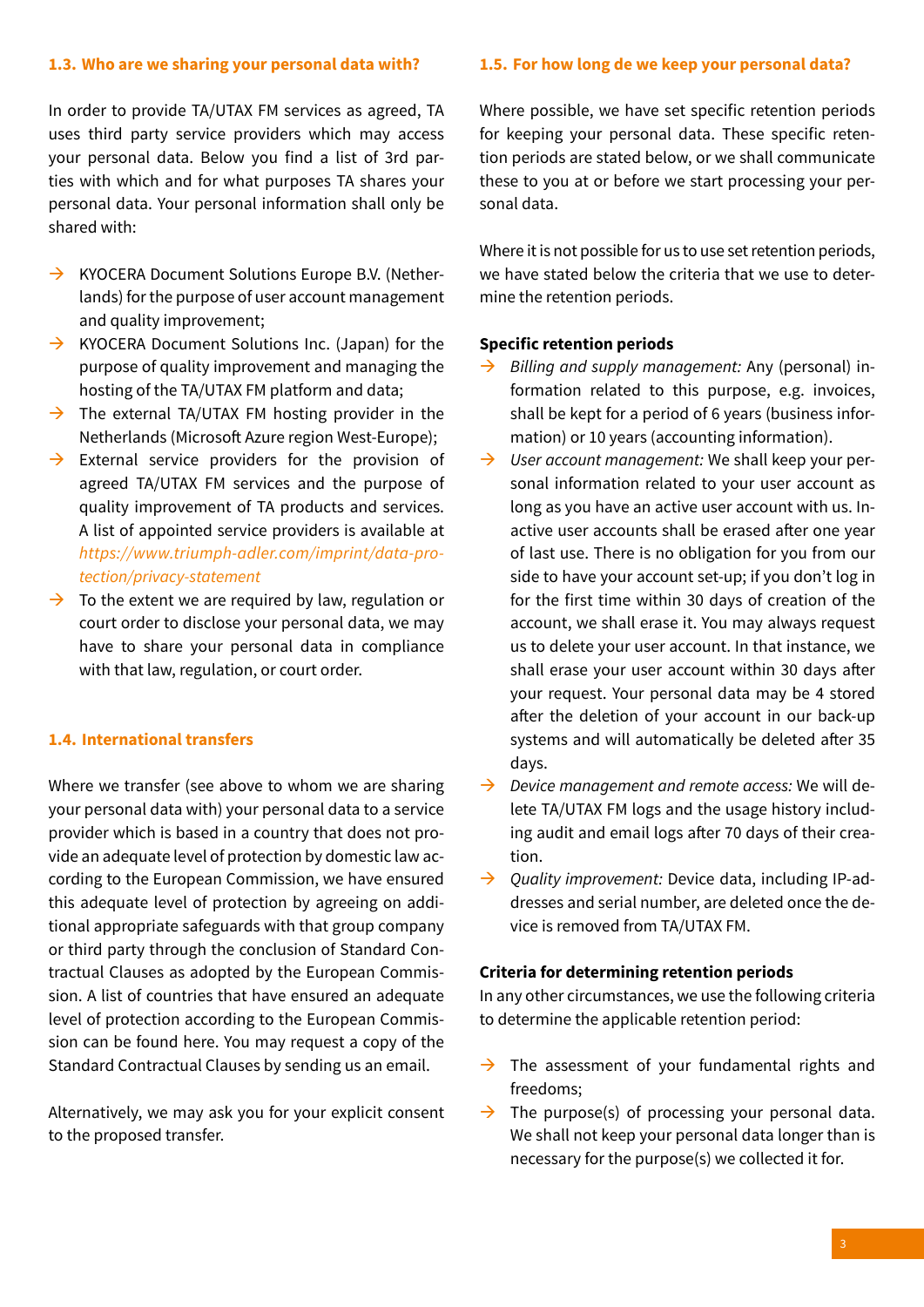- <span id="page-3-0"></span> $\rightarrow$  Any relevant industry practices or codes of conduct on keeping personal data;
- $\rightarrow$  The level of risk and cost associated with keeping your personal data (accurate and up-to-date);
- $\rightarrow$  Whether we have a valid lawful basis to keep your personal data;
- $\rightarrow$  The nature, scope and context of processing of your personal data and our relationship with you;
- $\rightarrow$  Any other relevant circumstances that may apply.

In any case, we shall keep your personal data in compliance with applicable legal requirements and we make periodical reviews of the personal data we hold.

# **1.6. Which technical and organizational measures we have taken**

We take the security of your personal data very seriously and take all reasonable efforts to protect your personal data from loss, misuse, theft, unauthorized access, disclosure or modification.

In our continuous efforts to achieve excellence we acquired the ISO/IEC 27017 certification, which certification ensures additional information security controls applicable to the provision of TA/UTAX FM. For further information we refer you to the TA/UTAX Security Whitepaper available at [https://www.triumph-adler.com/im](https://www.triumph-adler.com/imprint/data-protection/privacy-statement)[print/data-protection/privacy-statement](https://www.triumph-adler.com/imprint/data-protection/privacy-statement)

# **1.7. Your rights**

You have certain legal rights that we wish to inform you of. The processing of personal data is necessary to achieve the above mentioned purposes for TA to comply with its contractual obligations towards its customers. In the event you should demand from TA to delete your personal data, substitute contact details should be provided so that TA can provide TA/UTAX FM as agreed. As a Data Processor, TA is obliged to liaise with the Data Controller before realizing your request.

Access: You have the right to be informed on whether we process your personal information or not and to related information on that processing.

Rectification: You have the right to have your personal information rectified or completed by us without undue delay. If you have set up an account with us, you have the possibility to rectify or complete your personal information yourself.

Right to be forgotten: You have the right to have your personal information erased by us without undue delay. This right is limited to specific grounds, for example if you have withdrawn your consent, or if you object and there are no overriding legitimate grounds for us to maintain the processing. If you have an account with us, you have the option to erase your personal data yourself, in which case all your personal data is permanently deleted. In order to prevent that the user account will be deactivated, alternative contact details shall be provided.

Restriction of processing: You have the right to request that we restrict the processing of your personal information based on specific grounds. These are (1) the time for us to verify the accuracy of your personal information on your request; (2) instead of erasure of unlawful processing, you request restriction of use instead; (3) you need personal information in legal proceedings; or (4) we are verifying whether our legitimate grounds override your objection to the processing.

Right to object: You have the right to object at any time to our processing of your personal information if such processing is (1) based on our legitimate interest (including us making a profile of you based on your consent); (2) for direct marketing purposes; or (3) necessary for the performance of a task carried out in the public interest or exercise of official authority vested in us. We shall cease to process your personal information based on your objection, unless we demonstrate compelling legitimate grounds overriding your interests, rights and freedoms or if we need your personal information in legal proceedings.

Data portability: We are required to inform you of your right to receive your personal information from us so that you can transmit that personal information to another service provider. For TA/UTAX FM that means that at your request we shall supply you with your personal information related to your user account. It does not include any device data, including data that was transmitted to us in a log file.